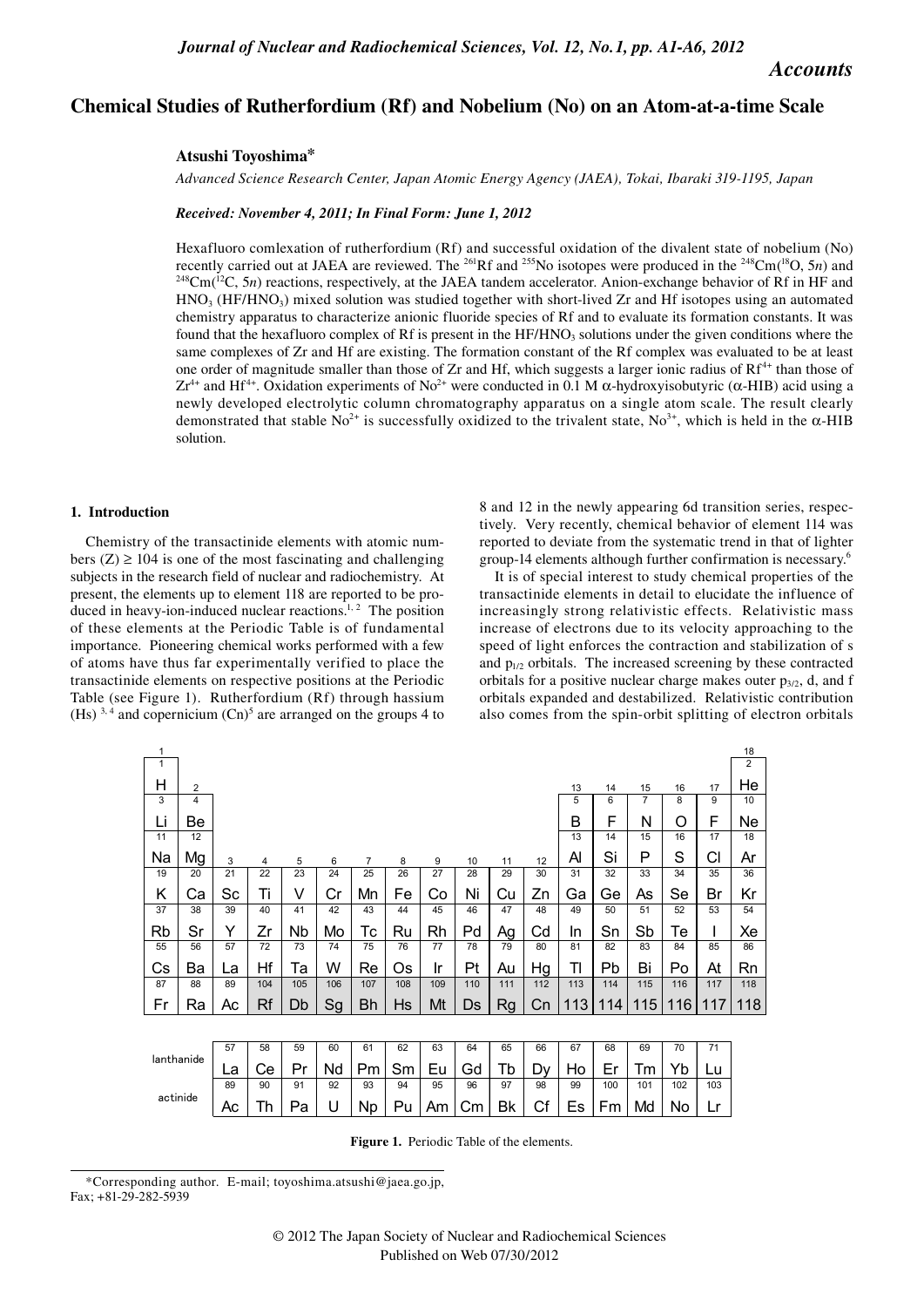with angular moment > 0. These three effects change approximately as  $Z^2$  for the valence shells down a column of the Periodic Table. The ground state electronic configuration of the transactinide elements has drastic rearrangement due to strong relativistic effects,<sup>7-9</sup> and accordingly, their chemical properties cannot be anticipated simply from systematic trends in those of lighter homologues. Detailed chemical characterization of these elements is, therefore, necessary to allow thorough comparison of their properties with those of lighter homologues, which provides a unique opportunity to examine modern relativistic quantum-chemical treatments.<sup>10-12</sup>

Because of the short half-lives  $(T_{1/2})$  and the extremely low production rates of the transactinide nuclides, chemical experiments must be carried out with single atoms. One needs to conduct chemical experiments giving the same results between a macro amount and single atoms. For single atoms, the classical law of mass action is no longer valid because the single atom cannot exist in different chemical forms taking part in chemical equilibrium at the same time. It is suggested that the concept of the chemical equilibrium is replaced by the equivalent expression of finding probabilities of the single atoms in one phase or the other measured in repetitive experiments.<sup>13, 14</sup> Partition methods such as ion exchange, solvent extraction, and gas chromatography are often employed for single atoms.

In the last decade, great progress was made in aqueous chemistry of the transactinide elements. Precisely measured chemical quantities such as a distribution coefficient  $(K_d)$  of the heaviest elements enabled quantitative interpretation for complex formation and redox (oxidation – reduction) reactions, which are the most fundamental chemical properties of ions in aqueous solution. At JAEA, chemical properties of Rf was systematically explored in acidic solutions using AIDA (the Automated Ion-exchange separation apparatus coupled with the Detection system for Alpha spectroscopy).<sup>15</sup> Chloride, nitrate, fluoride, and sulfate complexation of Rf was thoroughly investigated.16-22 Redox studies of the heaviest elements by a novel electrochemical technique were also successfully carried out using a flow electrolytic chromatographic column apparatus.<sup>23, 24</sup>

In this account, hexafluoro complex formation of Rf and oxidation of  $No<sup>2+</sup>$  conducted at JAEA are presented as examples to elucidate the influence of strong relativistic effects through the determination of an ionic radius and a redox potential. First of all, production of <sup>261</sup>Rf and <sup>255</sup>No with a <sup>248</sup>Cm target at the JAEA tandem accelerator is presented. Then, fluoride complexation of Rf with anion-exchange chromatography using AIDA is showed.<sup>19</sup> The formation constants of the anionic fluoride-complexes of Rf are experimentally obtained from the measurement of its  $K_d$  values. An ionic radius of  $\mathbb{R}^{4+}$ is evaluated from the formation constants and is compared with theoretical predictions. Our newly developed electrochemistry technique for single atom chemistry using a flow electrolytic chromatography apparatus<sup>23</sup> is, thereafter, introduced. This unique technique is successfully applied to the oxidation of  $No<sup>2+</sup>$  to  $No<sup>3+</sup>$  on a single atom scale,<sup>24</sup> which demonstrates the capability of the technique to perform redox experiments of the transactinide elements. Finally, prospects of aqueous chemistry of the heaviest element at JAEA are briefly considered.

# **2. Production of 261Rf and 255No**

The heaviest elements are produced at accelerators using nuclear reactions of heavy-ion beams with heavy target materials. A 248Cm target was used to produce neutron-rich and relatively long-lived isotopes in hot-fusion reactions at the JAEA tandem accelerator. Rutherfordium-261 ( $T_{1/2} = 78$  s)<sup>25</sup> and <sup>255</sup>No ( $T_{1/2} = 3.1$  min)<sup>25</sup> were produced in the <sup>248</sup>Cm(<sup>18</sup>O, 5*n*) and  $T^{248}$ Cm( $T^{2}$ C, 5*n*) reactions with production rates of approximately 2 and 30 atoms per minute, respectively, under typical experimental conditions.

Gadolinium isotopes were mixed into the <sup>248</sup>Cm target to simultaneously produce short-lived isotopes of respective lighter homologues Hf and Yb which were used for monitoring their chemical behavior and yields during repetitive chromatographic experiments of Rf and No, respectively. This is an important experimental manner to guarantee reproducibility of the experimental cycles. We also produced short-lived isotope pairs of Zr/Hf and Yb/Sr for the Rf and No experiments, respectively, to establish chromatographic behavior of these lighter elements. These pairs were simultaneously produced by irradiating mixed Ge/Gd targets with the same beams as those for the Rf and No production.

These reaction products recoiling out of the target were attached to KCl aerosols seeded in a helium gas stream and are continuously transported to the chemistry laboratory through a thin Teflon capillary at a typical gas flow rate of  $2.0 \, \text{L min}^{-1}$ . The transport efficiency of the He/KCl gas-jet system was estimated to be  $35\%$ .<sup>26</sup>

#### **3. Hexafluoro complex formation of Rf**

Fluoride complexation of Rf has been reported to be quite different from that of its lighter homologues  $Zr$  and  $Hf^{27-30}$ Strub *et al*. systematically studied the adsorption of Rf on the cation- and anion-exchange resin in the 0.0001 - 1 M HF/0.1 M  $HNO<sub>3</sub>$  solution and reported that the adsorption behavior of Rf is remarkably different from that of Zr and Hf.<sup>29, 30</sup> Haba et al. then examined the anion-exchange behavior of Rf, Zr, and Hf in 1.9 - 13.9 M HF using AIDA.<sup>17</sup> The result showed that the adsorption probabilities of Rf are much smaller than those of Zr and Hf and suggested that the different fluoride species between Rf and the homologues are present in the HF solution.17 To further understand the characteristic behavior of Rf and to assess its ionic radius from the behavior, it is essentially important to study the formation of anionic fluoride complexes of Rf quantitatively. In the present study, we systematically measured  $K_d$  values of Rf as well as those of its homologues  $Zr$ and Hf as a function of the concentrations of  $F$  and  $NO<sub>3</sub>$  which acted as a counter ion competing with anionic complexes on the binding site. $31$  Anionic fluoride species of Rf in HF/HNO<sub>3</sub> was clearly identified by a slope analysis with the  $NO<sub>3</sub>$  counter-ion on anion-exchange resin. Then formation constants of anionic fluoride-complexes of Rf was evaluated by analyzing variation of the  $K_d$  value against the concentration of the  $F$  ion. An ionic radius of  $Rf^{4+}$  was discussed based on the formation constants.

In the experiment, two different-sized chromatographic columns of 1.6 mm i.d.  $\times$  7.0 mm long and of 1.0 mm i.d.  $\times$  3.5 mm long were employed to study chromatographic behavior of Rf in a wide range of  $HF/HNO<sub>3</sub>$  concentrations. The transported products by the gas-jet method were collected on the deposition site of AIDA for 2 min. After collection, the products were dissolved with HF/HNO<sub>3</sub> and were subsequently fed onto an anion-exchange column at a flow rate of  $740 \mu L \text{ min}^{-1}$ . Remaining products on the resin were stripped with 4.0 M HCl at a flow rate of  $1000 \mu L \text{ min}^{-1}$ . The effluents were collected on Ta discs as fractions 1 and 2, respectively. These samples were separately evaporated to dryness with hot He gas and a halogen heat lamp to prepare dried samples for  $\alpha$ -spectrometry. The two discs were then transferred to the  $\alpha$ -spectrometry station of AIDA equipped with  $600 \text{ mm}^2$  passivated implanted planar silicon (PIPS) detectors. The detection efficiency and energy resolution was 35% and approximately 70 keV FWHM, respectively. After the α-particle measurement, γ-ray of  $169$ Hf was monitored using Ge detectors for every third or fourth pair of the Ta discs to determine its adsorption probability and the chemical yield. These experiments were repeated in a 2-min cycle. The elution behavior of Zr and Hf was also examined to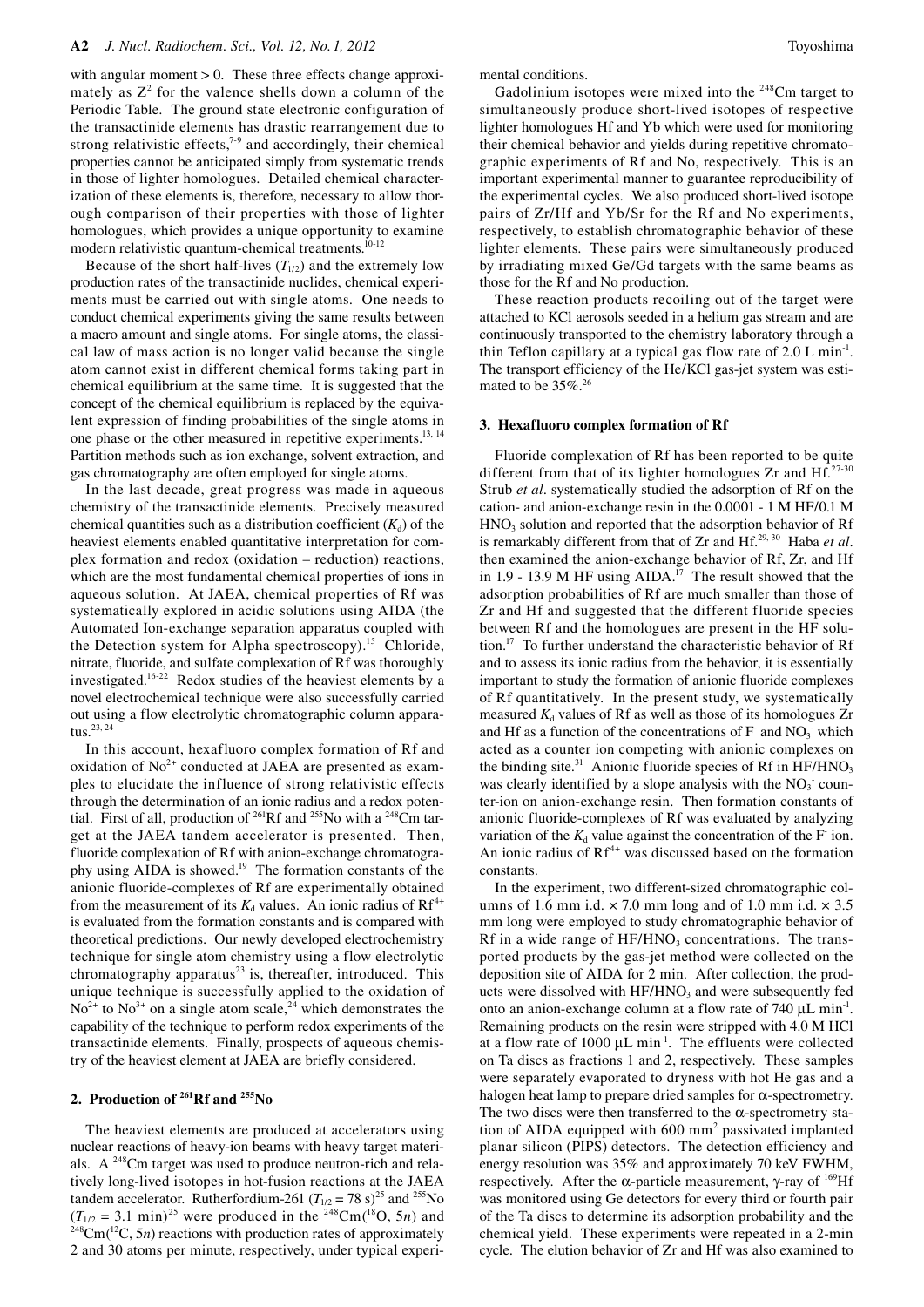investigate their chromatographic behavior under the identical conditions. The elution behavior was established by assaying effluent samples in plastic tubes with γ-ray spectrometry.

From a total of 3788 separation cycles of the anion-exchange experiments, 334  $\alpha$ -particles of <sup>261</sup>Rf and <sup>257</sup>No including 46 time-correlated  $\alpha$ -particle pairs from <sup>261</sup>Rf and <sup>257</sup>No were observed. In Figure 2, variation of  $K_d$  values for Zr, Hf, and Rf in the constant [F] of  $3.0 \times 10^{-3}$  M is shown as a function of [NO<sub>3</sub>]. Concentrations of dissociated ions in HF/HNO<sub>3</sub> were evaluated applying the law of mass action to chemical equilibria of  $H^+ + F \rightleftarrows HF$  and  $HF + F \rightleftarrows HF_2$ .  $85Zr$  and  $169Hf$  by the column chromatography are in good agreement with those of <sup>88</sup>Zr and <sup>175</sup>Hf measured in separate batch experiments under static conditions. It indicates that the chemical reactions in the rapid chromatography reach equilibrium. The  $K_d$  values of Zr and Hf are identical with each other, and the slopes in the  $log K_d$  vs.  $log[NO_3]$  plot are  $-2.0 \pm 0.1$  as indicated by the dashed line. We deduced  $K_d$  values of Rf from its adsorption probabilities by assuming that the chemical reactions of Rf in the anion-exchange chromatography are as fast as those of Zr and Hf.<sup>17-19</sup> As shown in Figure 2, the  $K_d$  values of Rf are much smaller than those of Zr and Hf, and the slope is  $-2.2 \pm 0.2$  depicted by the solid line. In Figure 3(a), variation of the  $K_d$  values for <sup>261</sup>Rf, <sup>88</sup>Zr and <sup>175</sup>Hf is shown as a function of [F]. Curves are results of the theoretical calculation discussed later. The  $K_d$  values of <sup>88</sup>Zr and <sup>175</sup>Hf start to increase at around  $[F] = 1 \times 10^{-5}$  M, gradually reaching constant values between  $10^{-4}$  and  $10^{-3}$  M, and decrease beyond [F] = 5  $\times$  10<sup>-3</sup> M. In contrast to this behavior, the  $K_d$  values of Rf begin to increase at  $[F] = 5.0 \times 10^{-4}$  M. In Figure 3(b), variation of the slopes for Rf, Zr and Hf in the  $log K_d$  -  $log[NO_3]$  plot is shown as a function of  $[F]$ . The slope for <sup>261</sup>Rf is taken from Figure 2. The slopes for Zr and Hf are approximately -2 in the [F] range of  $10^{-5}$  M to  $10^{-2}$  M.

The variation of the  $K_d$  values is calculated based on anionexchange reactions and formation reactions for fluoride complexes of the group-4 elements. An exchange reaction between an anionic complex  $A^c$  and a counter ion  $L^{-31}$  on the anionexchange resin R is described as

$$
A^{c} + cRL \ge R_cA + cL. \qquad (1)
$$

The consecutive formation of the fluoride complexes of Zr and Hf is represented $31-35$  as

$$
[MFn-1]4-(n-1) + F \ge [MFn]4-n \qquad (n = 1 - 6) \qquad (2)
$$

where M indicates Zr or Hf and *n* denotes the coordination number in the products. From these chemical equilibria, the  $K_d$  value is derived as

$$
\log K_{\rm d} = \log D_2 - 2\log\frac{[{\rm L}]}{[{\rm RL}]} + \log\frac{\beta_6[{\rm F}]^6}{1 + \sum_{i=1}^{6} \beta [{\rm F}]^n}.
$$
 (3)

The symbols  $\beta_n$  ( $n = 1 - 6$ ) show the stability constants represented as  $\beta_n = \prod_{i=1}^n K_i$  and  $D_2$  is the equilibrium constant for Eq. (1); see ref. 17 for details. The -2 slope shown in Figure 3(b) demonstrates that a hexafluoro complex  $[MF_6]^2$  is the dominant species for these elements. In Figuer 3(a), calculated  $K_d$  values for Zr and Hf with Eq. (3) are shown by the dotted and broken curves, respectively, where the  $log K_n$  ( $n = 1 - 6$ ) values from refs. 34 and 35 are used. The calculation with Eq. (3) well reproduces the experimental data of these elements.

Assuming that Rf forms fluoro complexes according to Eq. (2), its hexafluoro complex  $[RfF_6]^2$  is identified from the -2 slope shown in Figure 2. Increasing formation of  $[RfF_6]^2$  in the HF/HNO<sub>3</sub> solution with an increase of  $[F]$  in Figure 3 (a) is also verified. Formation constants of the anionic fluoridecomplexes of Rf,  $K_5$  and  $K_6$ , in addition to its  $D_2$  value were



**Figure 2.** Variation of the  $K_d$  values of <sup>88</sup>Zr and <sup>175</sup>Hf under static conditions and those of  ${}^{85}Zr$ ,  ${}^{169}Hf$  and  ${}^{261}Rf$  from column chromatography as a function of  $[NO_3]$  at the constant  $[F]$  of  $3.0 \times 10^{-3}$  M. The  $K<sub>d</sub>$  values of <sup>88</sup>Zr and <sup>175</sup>Hf obtained in the batch experiments are plotted by open squares and open triangles, respectively. The values of  ${}^{85}Zr$ ,  ${}^{169}Hf$ , and  ${}^{261}Rf$  with the column chromatography are shown by closed symbols. Linear relationships of the  $log K_d$  vs.  $log[NO_3]$  for Rf and Zr/Hf are indicated by the solid and dashed lines, respectively. Adapted from ref. 19.



**Figure 3.** (a) Variation of the  $K_d$  values of <sup>88</sup>Zr and <sup>175</sup>Hf in static conditions and of 261Rf in the column chromatography as a function of the F concentration. The  $K_d$  values of <sup>88</sup>Zr under static conditions at [NO<sub>3</sub><sup>-</sup>] of 0.010 M, 0.030 M, 0.10 M and 0.30 M are represented by open squares, open diamonds, open squares with diagonal line, and open squares with cross, respectively, and those of  $^{175}$ Hf are shown by open triangles, open inverted triangles, open left-facing triangles, and open right-facing triangles, respectively.  $K_d$  values for <sup>261</sup>Rf at [NO<sub>3</sub><sup>-</sup>] of 0.01 M and 0.015 M are depicted by closed circles and closed squares, respectively. The solid, broken, and dotted curves are results of the theoretical calculation for the  $K_d$  values of <sup>261</sup>Rf, <sup>88</sup>Zr, and <sup>175</sup>Hf, respectively. (b) Variation of the slopes for Zr, Hf and Rf in the  $log K_d$ -  $log[NO<sub>3</sub>$ ] plot as a function of [F]. Adapted from ref. 19.

evaluated on the basis of Eq. (3) to be  $> 1 \times 10^3$ ,  $< 1 \times 10^2$ ,  $> 1$  $\times$  10<sup>4</sup>, respectively, with the assumptions of  $K_n$  > 10<sup>4</sup> (*n* = 1 - 4). The  $K_5^{34} K_6^{34}$  and  $D_2$  value of Zr are 3.2  $\times$  10<sup>4</sup>, 1.9  $\times$  10<sup>3</sup>, 5  $\times$  $10^5$ , respectively, and those of Hf<sup>35</sup> are  $5.0 \times 10^4$ ,  $3.2 \times 10^3$ ,  $5 \times$ 105 , respectively. It is found that the maximum possible value of the  $K_6$  value of Rf is at least one order of magnitude smaller than  $K_6$  of the homologues. As an example, the results of the calculation for the  $K_d$  of Rf using the values of  $K_5 = 4 \times 10^3$ ,  $K_6$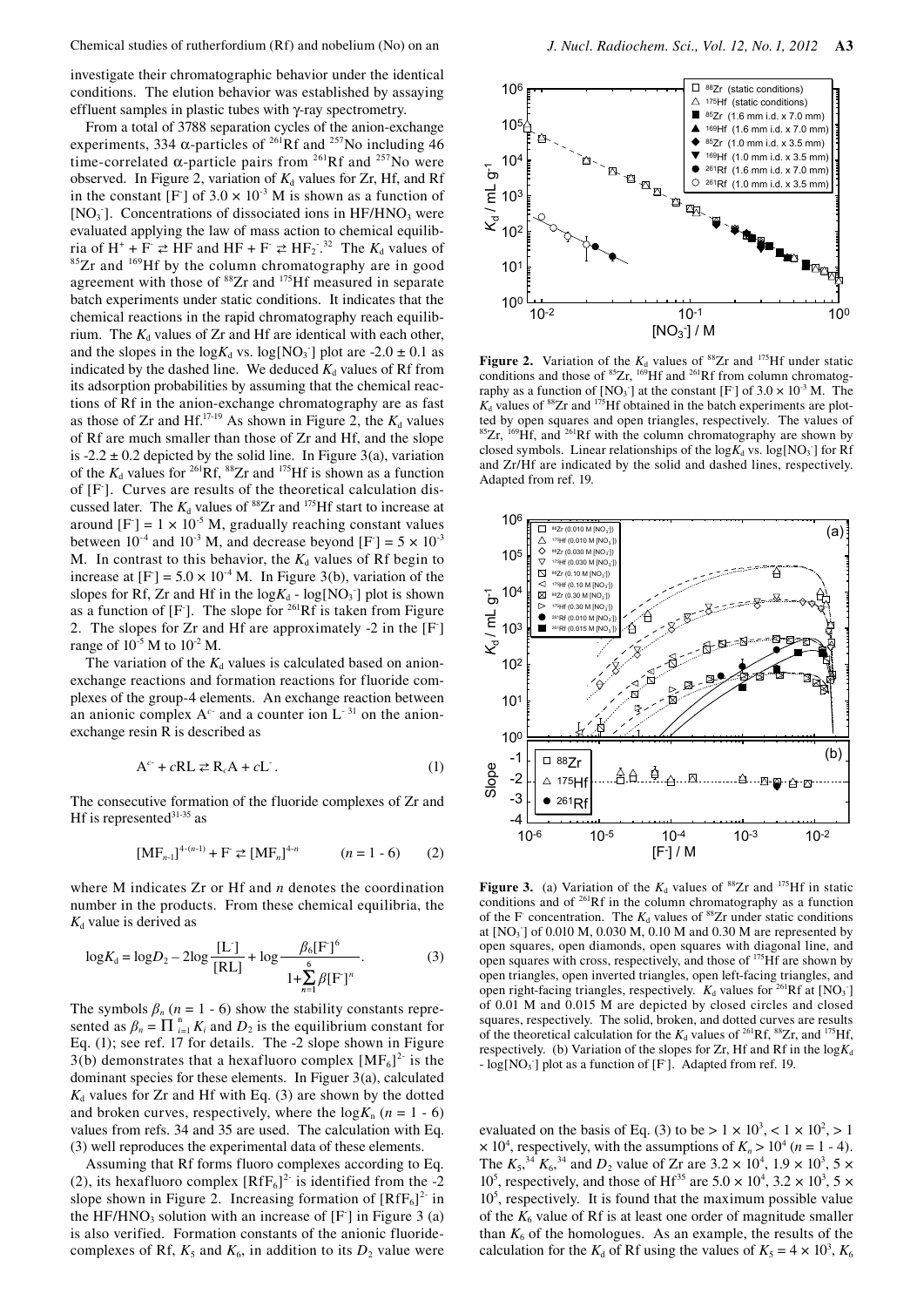$= 2$ , and  $D_2 = 5 \times 10^5$  are shown as solid lines in Figure 3(a).

An ionic radius of  $Rf^{4+}$  is evaluated to be larger than those of  $Zr^{4+}$  and Hf<sup>4+</sup> based on the inverse trend between stabilities of the fluoride complexes and crystallographic ionic radii due to the predominant electrostatic interaction between the metallic ion and fluoride ligands. This was also confirmed by our cation-exchange experiment of Rf with comparison with the behavior of Zr, Hf, and Th.<sup>20, 21</sup> The larger ionic radius of  $Rf^{4+}$ is consistent with the early theoretical calculation.<sup>36</sup> This calculation predicts that the ionic radius of  $Rf^{4+}$  is 79 pm with the coordination number of 6 and is larger than those of  $Zr^{4+}$  (72)  $pm^{37}$ ) and Hf<sup>4+</sup> (71 pm<sup>37</sup>) with the same coordination number by the comparison of the maxima of the charge density in the outermost p orbitals for Ti, Zr, Hf, and Rf to the measured ionic radii of  $Ti^{4+}$ ,  $Zr^{4+}$ , and  $Hf^{4+}$ . This is explained due to the orbital expansion of the 6p orbital.<sup>11, 12</sup>

The modern prediction with the fully relativistic densityfunctional theory showed the trend of  $Zr > Hf > Rf^{38}$  which is consistent with the observed sequence in the  $K_6$  values, although the theory is assuming hydrolysis to happen in the pH-range where the experiment was performed. In this calculation, free energy changes of the complex formation reactions for fluoride-complexes and hydrolyzed complex are considered. The bond lengths of Rf complexes were taken to be 5 pm larger than those of Hf.38

#### **4. Electrolytic oxidation of No**

It is quite difficult to investigate the redox properties of the heaviest elements by ordinary electrochemical methods utilized on a macro-amount scale because these elements must be treated with on a single atom scale. Redox reactions of the heaviest elements in aqueous solution have been so far studied using column chromatography with some kinds of oxidizing or reducing agents. Hulet *et al*. 39 and Maly *et al*. 40 determined the redox potential of Md in HCl with  $V^{2+}-V^{3+}$  and Ti-TiO<sub>2</sub> couples, respectively. Silva *et al.* showed the oxidation of  $No^{2+}$  to  $No^{3+}$ and their separation by column chromatography in oxidizing solutions such as  $H_5IO_4$ .<sup>41</sup> These methods are, however, timeconsuming and complicated, and in some cases have slow kinetics. In this study, therefore, we have developed a rapid and efficient electrochemical approach to determine redox potentials with controlling oxidation states in a chromatographic process.<sup>23</sup> This electrochemistry method was successfully applied to the oxidation of  $No^{2+}$  to  $No^{3+}$  in 0.1 M α-hydroxyisobutyric (α-HIB) acid solution.<sup>24</sup>

In the experiment, transported products were deposited on a collection site of AIDA<sup>15</sup> for 10 min. After collection, the products were dissolved with 0.1 M α-hydroxyisobutiric acid (α-HIB) (pH 3.9) and were subsequently fed through a thin Teflon tube into a column-type working electrode which was made of glassy carbon fibers modified by Nafion perfluorinated ion-exchange resin.<sup>23</sup> A cross sectional view of the flow electrolytic column apparatus that is based on the ones by Kihara *et al.*<sup>42</sup> is shown in Figure 4. The potential applied to the working electrode was adjusted to 0.2 to 1.2 V referred to a Ag/AgCl electrode in 1.0 M LiCl. The effluent from the column electrode was consecutively collected with a volume of 180 µL on 6 separate Ta discs. The remaining products in the column were stripped with 360 µL of 3.0 M HCl and collected on another 2 Ta discs. The 8 samples were evaporated to dryness using hot helium gas and halogen heat lamps and were then transferred to an  $\alpha$ -spectrometry station of AIDA. Counting efficiencies and energy resolution of the detectors were 35% and 100 keV FWHM, respectively. After the  $\alpha$ -particle measurement of No, the Ta discs were assayed by γ-ray spectrometry with a Ge detector to monitor elution behavior of <sup>162</sup>Yb ( $T_{1/2}$  = 18.9 min)<sup>25</sup> as the representative trivalent ion and its chemical yields. Prior to the experiment of No and Yb, elution behavior of <sup>81</sup>Sr ( $T_{1/2}$  = 22.1 min)<sup>25</sup> and <sup>162</sup>Yb with 10<sup>6</sup> atoms was investigated to establish a clear separation between the divalent  $(Sr^{2+})$  and trivalent  $(Yb^{3+})$  ions under the identical conditions as those with No and Yb using the present system, the  $Sr^{2+}$  expressing the anticipated behavior of No<sup>2+</sup>. The effluents from the column electrode were collected in plastic tubes and were assayed with γ-ray spectrometry.

Figures 5(a) and 5(b) show the elution behavior of <sup>255</sup>No and <sup>162</sup>Yb under the applied potentials of (a) 0.2 V and (b) 1.2 V, respectively, while the elution of 81Sr and 162Yb in the separate experiment is depicted in Figure 5(c). From the reference run with  ${}^{81}Sr$  and  ${}^{162}Yb$ , the clear separation between the trivalent and divalent ions is obvious;  $^{162}Yb^{3+}$  is eluted with 0.1 M  $\alpha$ -HIB, while  ${}^{81}Sr^{2+}$  is present in the subsequent strip fraction of 3.0 M HCl. The elution positions of  ${}^{81}Sr$  and  ${}^{162}Yb$  are almost



**Figure 4.** Schematic view of the electrochemistry apparatus. Adapted from ref. 23.



**Figure 5.** Elution behavior of <sup>255</sup>No and <sup>162</sup>Yb at the applied potentials of (a) 0.2 V and (b) 1.2 V. (c) Elution of the typical trivalent  $162\text{Yb}^{3+}$  and the divalent  $81\text{Sr}^{2+}$  in the reference experiment: close symbols at 0.2 V, open symbols at 1.2 V. Adapted from ref. 24.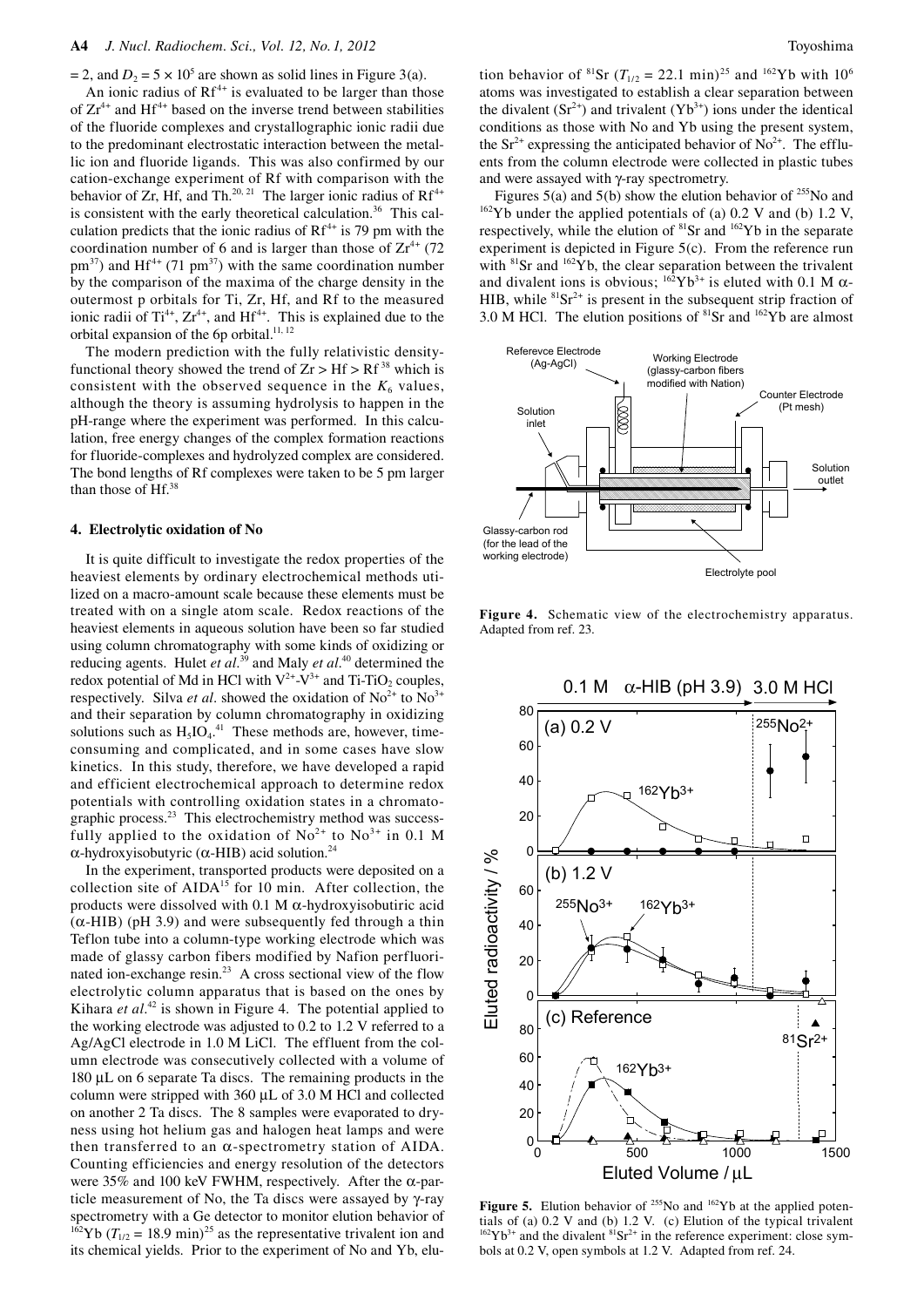independent of the applied potentials in the studied range of 0.2 - 1.2 V. At 0.2  $\hat{V}$ , <sup>255</sup>No is detected in the 3.0 M HCl fraction while the monitored  $^{162}Yb^{3+}$  is eluted earlier with  $\alpha$ -HIB as shown in Figure 5(a). The adsorption of  $^{255}$ No is the same as that of  ${}^{81}Sr^{2+}$ , clearly indicating that No is bound in its stable divalent state, which is consistent with the early cationexchange study.<sup>43</sup> On the other hand, the elution of  $^{255}$ No in the 0.1 M  $\alpha$ -HIB fraction is unambiguously observed at 1.2 V at the position of  $^{162}Yb^{3+}$ . This behavior demonstrates that No<sup>2+</sup> is successfully oxidized to  $No<sup>3+</sup>$  and the trivalent state is complexed in the  $\alpha$ -HIB solution with the present apparatus.

Figure 6 shows the oxidation probability of No as a function of the applied potential, that probability defined as  $100 \times$  $[No^{3+}] / ([No^{2+}] + [No^{3+}])$ , where  $[No^{2+}]$  and  $[No^{3+}]$  represent the radioactivities of 255No measured in the 3.0 M HCl and 0.1 M  $\alpha$ -HIB fractions, respectively. The oxidation reaction begins at around 0.7 V and is complete by 1.0 V. The formal redox potential of the No<sup>3+</sup> + e  $\rightleftarrows$  No<sup>2+</sup> reaction corresponding to a half of the oxidation probability is evaluated to be approximately 0.75 V under the present conditions. This novel technique has a great potential for investigating redox reactions of transactinide elements in queous solutions.

## **5. Summary and perspectives**

The hexafluoro complex of Rf  $[RfF_6]^2$  was clearly identified by the slope analysis with the anion-exchange in the  $HF/HNO<sub>3</sub>$ solutions. The formation constant of the hexafluoro complex of Rf was evaluated to be at least one order of magnitude smaller than those of  $Zr$  and Hf. An ionic radius of  $Rf^{4+}$  was evaluated to be larger than those of  $Zr^{4+}$  and  $Hf^{4+}$ , which is in good agreement with the theoretical predictions. The electrolytic column chromatography apparatus was newly developed for the redox studies on a single atom scale. Oxidation experiments of  $No^{2+}$  were conducted in 0.1 M  $\alpha$ -HIB acid solution using the apparatus. The stable  $No<sup>2+</sup>$  was successfully oxidized to  $\text{No}^{3+}$  which is held in the  $\alpha$ -HIB solution.

In application with a developed technique of the electrolytic column chromatography, an ionic radius of  $No<sup>3+</sup>$  which is a key to understand the contraction of the ionic radii at the end of the actinide series<sup>44</sup> will be determined. Elution position of  $No<sup>3+</sup>$ from a column electrode in α-HIB will be measured by comparison with those of trivalent lanthanides and actinides.

For the elucidation of relativistic effects on stabilities of valence electron orbitals of the transactinide elements, a reduction of Sg will be investigated with the isotope  $265$ Sg produced in the 248Cm(22Ne, 5*n*) reaction. A flow electrolytic-column apparatus combined with a continuous extraction apparatus of SISAK<sup>45, 46</sup> will be utilized to overcome experimental difficulty due to the short half-life (~15 s) and the extremely small production yield (~1 atom/h).

# **Acknowledgement**

These works were carried out by members of Research Group for Superheavy Elements of JAEA. We would like to thank all our colleagues from JAEA, Osaka University, RIKEN, Tokyo Metropolitan University, Niigata University, Kanazawa University, University of Tokushima, University of Tsukuba, GSI Helmholtzzentrum für Schwerionenforschung GmbH, and Universität Mainz for their constant support. The author would like to especially acknowledge Dr. Yuichiro Nagame and Prof. Atsushi Shinohara for their kind encouragement and fruitful discussion throughout the course of the present works. Thanks also go to the crew of the JAEA tandem accelerator for their invaluable assistance in the course of these experiments. These works were supported in part by the JAEA-University Collaboration Research Project and the Program on the Scientific Cooperation between JAEA and GSI



Figure 6. Oxidation probability of <sup>255</sup>No vs. applied potentials. Adapted from ref. 24.

in Research and Development in the Field of Ion Beam Application.

### **References**

- (1) Yuri Oganessian, J. Phys. G.: Nucl. Part. Phys. **34**, R165 (2007).
- (2) Yu. Ts. Oganessian, F. Sh. Abdullin, P. D. Bailey, D. E. Benker, M. E. Bennett, S. N. Dmitriev, J. G. Ezold, J. H. Hamilton, R. A. Henderson, M. G. Itkis, Yu. V. Lobanov, A. N. Mezentsev, K. J. Moody, S. L. Nelson, A. N. Polyakov, C. E. Porter, A. V. Ramayya, F. D. Riley, J. B. Roberto, M. A. Ryabinin, K. P. Rykaczewski, R. N. Sagaidak, D. A. Shaughnessy, I. V. Shirokovsky, M. A. Stoyer, V. G. Subbotin, R. Sudowe, A. M. Sukhov, Yu. S. Tsyganov, V. K. Utyonkov, A. A. Voinov, G. K. Vostokin, and P. A. Wilk, Phys. Rev. Lett. **104**, 142502 (2010).
- (3) *The Chemistry of Superheavy Elements* (M. Schädel, ed.), Kluwer Academic Publishers, Dordrecht, 2003.
- (4) M. Schädel, Angew. Chem. Int. Ed. **45**, 368 (2006).
- (5) R. Eichler, N. V. Aksenov, A. V. Belozerov, G. A. Bozhikov, V. I. Chepigin, S. N. Dmitriev, R. Dressler, H. W. Gäggeler, V. A. Gorshkov, F. Haenssler, M. G. Itkis, A. Laube, V. Ya. Lebedev, O. N. Malyshev, Yu. Ts. Oganessian, O. V. Petrushkin, D. Piguet, P. Rasmussen, S. V. Shishkin, A. V. Shutov, A. I. Svirikhin, E. E. Tereshatov, G. K. Vostokin, M. Wegrzecki, and A. V. Yeremin, Nature **447**, 72 (2007).
- (6) R. Eichler, N. V. Aksenov, Yu. V. Albin, A. V. Belozerov, G. A. Bozhikov, V. I. Chepigin, S. N. Dmitriev, R. Dressler, H. W. Gäggeler, V. A. Gorshkov, R. A. Henderson, A. M. Johnsen, J. M. Kenneally, V. Ya. Lebedev, O. N. Malyshev, K. J. Moody, Yu. Ts. Oganessian, O. V. Petrushkin, D. Piguet, A. G. Popeko, P. Rasmussen, A. Serov, D. A. Shaughnessy, S. V. Shishkin, A. V. Shutov, M. A. Stoyer, N. J. Stoyer, A. I. Svirikhin, E. E. Tereshatov, G. K. Vostokin, M. Wegrzecki, P. A. Wilk, and A. V. Yeremin, Radiochim. Acta **98**, 133 (2010).
- (7) B. Fricke and W. Greiner, Phys. Lett. B **30**, 317 (1969).
- (8) P. Schwerdtfeger and M. Seth, Relativistic Effects of the Superheavy Elements. In: *Encyclopedia of Computational Chemistry* (P. R. Schleyer, P. R. Schreiner, N. L. Allinger, T. Clark, J. Gasteiger, P. Kollman, and H. F. III. Schaefer, eds.). John Wiley and Sons, Chichester, 1998, p. 2480.
- (9) P. Pyykkö, Phys. Chem. Chem. Phys. **13**, 161 (2011).
- (10) V. G. Pershina, Chem. Rev. **96**, 1977 (1996).
- (11) V. Pershina, Russ. Chem. Rev. **78**, 1153 (2009).
- (12) V. Pershina, Radiochim. Acta **99**, 459 (2011).
- (13) R. Guillaumont, J. P. Adloff, and A. Peneloux, Radiochim. Acta **46**, 169 (1989).